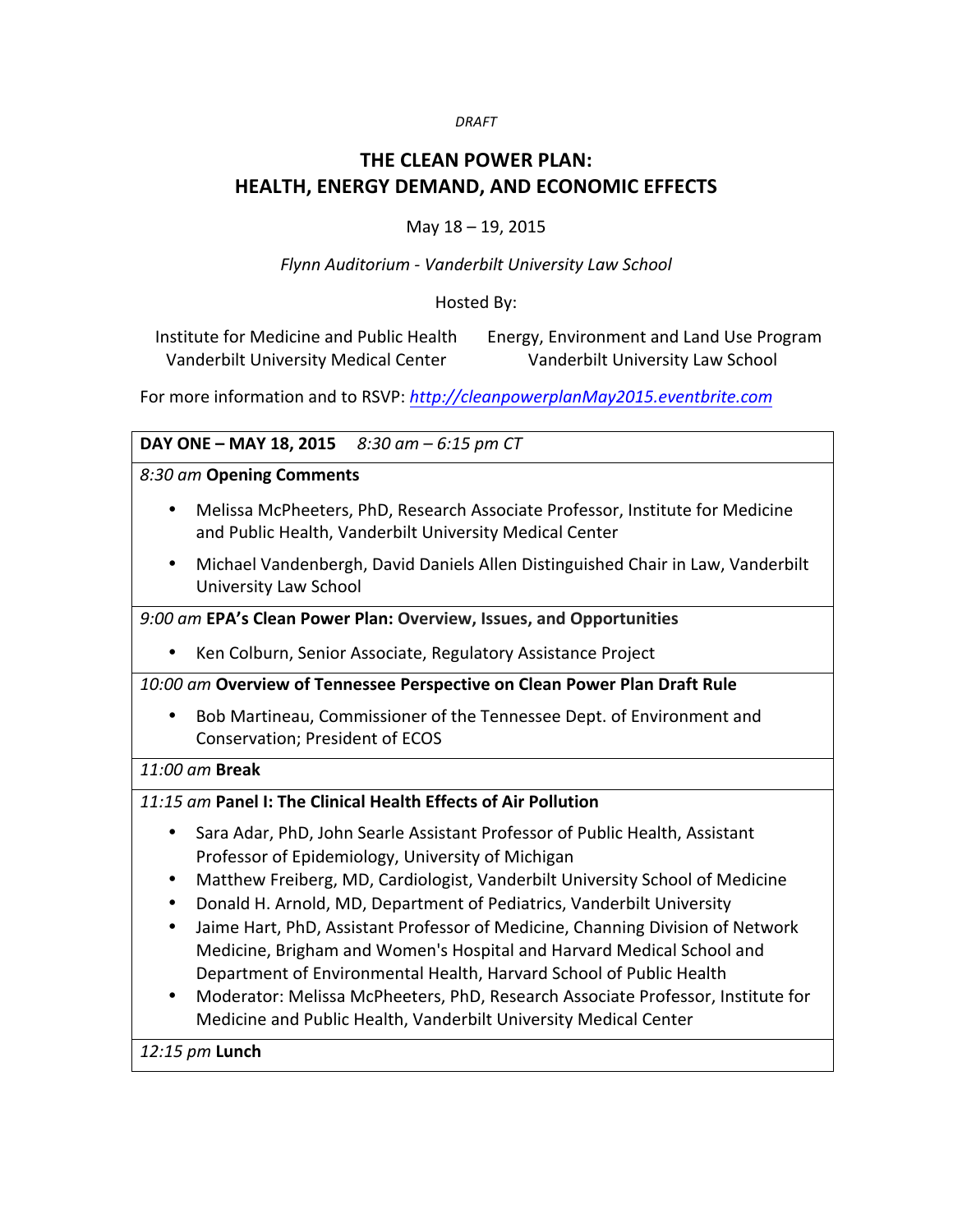### 12:45 pm Keynote Address: Opportunities for The Next Level of Energy Efficiency

• Dian Grueneich, Precourt Institute, Stanford University, California Public Utility Commissioner Emeritus

## 1:30 pm Panel II: Demand Reduction Programs: Lessons on Behavior Change from Public **Health**

- Catherine Thomasson, MD, Executive Director of the Physicians for Social Responsibility
- Brian Southwell, Program Director, Science in the Public Sphere, Center for Communication Science, RTI International
- Moderator: Alex Maki, PhD candidate in Social Psychology, University of Minnesota

## 2:30 pm Panel III: What State Regulators Need in Order to Implement 111(d) Demand-**Reduction**

- Dian Grueneich, Precourt Institute, Stanford University, former CA PUC
- Michelle Walker, Director of the Office of Policy and Planning, Tennessee Dept. of Environment and Conservation
- Eric Massey, Arizona Department of Environmental Quality's Director of the Air Quality Division
- David Rosenheim, Executive Director, The Climate Registry
- Moderator: Jim Rossi, Professor of Law, Vanderbilt Law School, Energy, Environment and Land Use Program, Program in Law and Government

## *3:45 pm* **Break**

## *4:00 pm* **Panel IV: The State of the Science on Demand-Reduction Programs**

- Jessica Wentz, Associate Director and Postdoctoral Fellow, Sabin Center for Climate Change Law at Columbia Law School
- Karen Palmer, Research Director and Senior Fellow, Resources for the Future
- Susan Mazur-Stommen, Principal and Founder, INDICIA Consulting, LLC and Faculty, Goucher College
- Paul Stern, Senior Scholar at the National Research Council/National Academy of Sciences Board on Environmental Change and Society
- Moderator: Kaitlin Raimi, PhD, Postdoctoral Fellow, Vanderbilt Institute for Energy and Environment/Climate Change Research Network

## *5:15 pm* **Day One Concluding Remarks**

• Michael Vandenbergh, David Daniels Allen Distinguished Chair in Law, Vanderbilt University Law School

## *5:30 pm* **Reception**